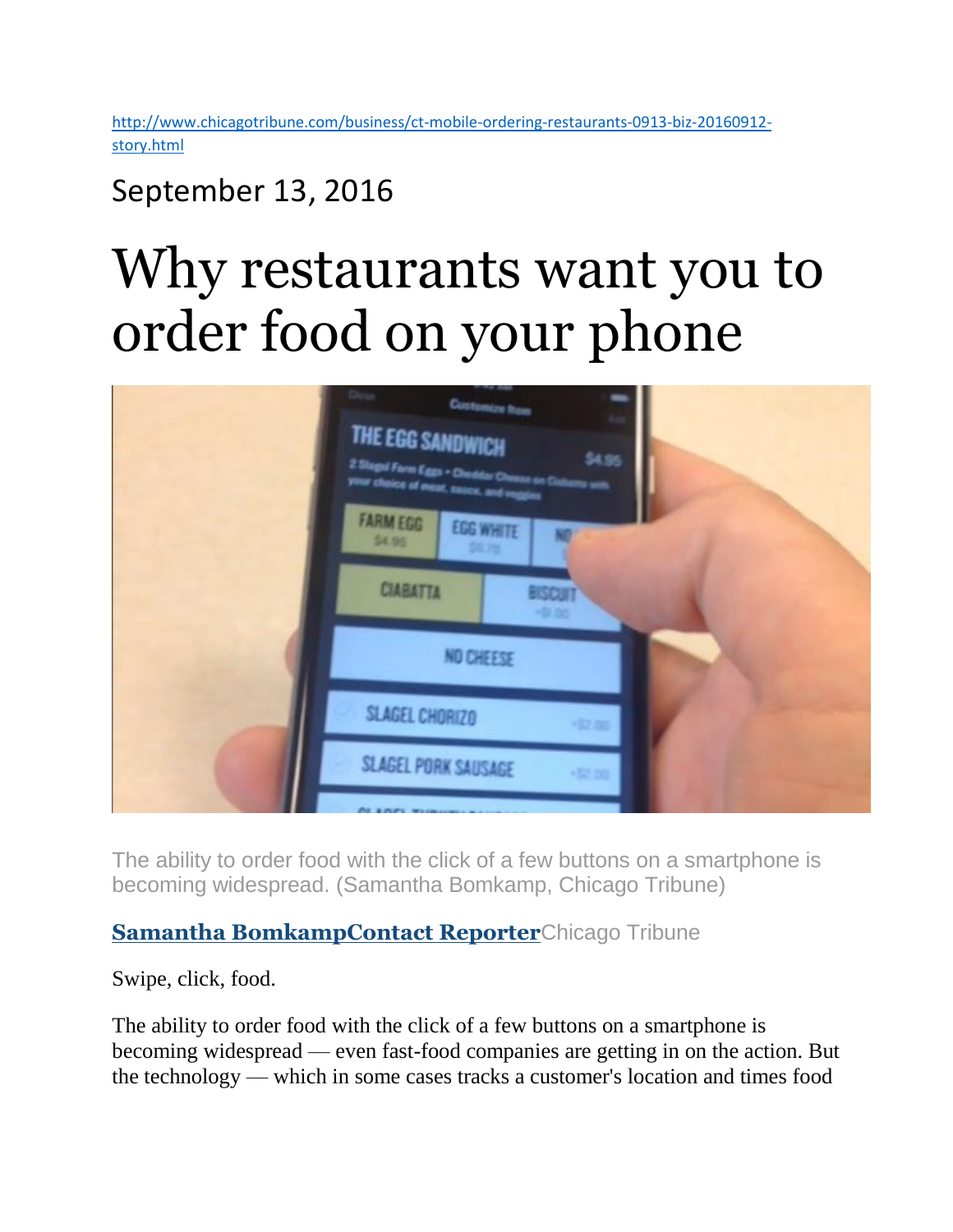preparation accordingly — can vary widely. And restaurants admit that some customers are still wary about the freshness of their food when ordering ahead.

"I think some users assume (their food) would be sitting on that counter for them because that's how most in the industry do it," said Eastman Egg founder and CEO Hunter Swartz, who focused on a mobile app as a cornerstone of the Chicago restaurant's development. "As much as we had to educate the public about our food, there's been just as much education for the app."



Dylan Dowd, 24, waits for a breakfast sandwich which he used an app to order at Eastman Egg at Ogilvie Transportation Center in Chicago on Sept. 12, 2016. Eastman's app allows a customer to order at any time and the food is prepared only when the customer gets close to the restaurant.

#### (Jose M. Osorio / Chicago Tribune)

Mobile ordering is becoming a critical piece of many restaurants' plans because of what it can bring in improved sales. Customers spend more and visit more often, on average, when they're using a phone to order their food.

The first restaurants to make mobile a big part of their business were the ones that rely heavily on delivery: pizza makers. At Domino's, you can order just by texting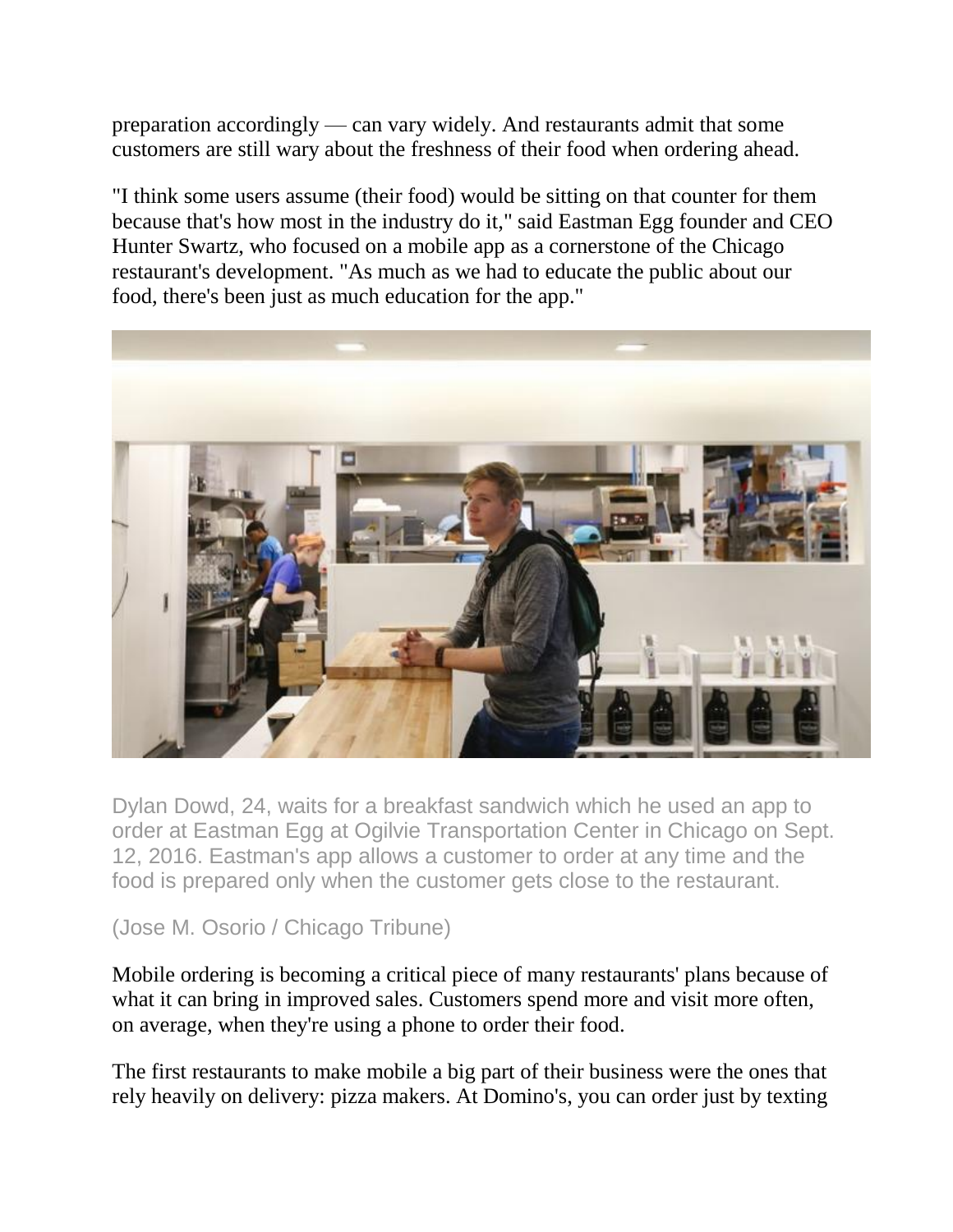an emoji of pizza or opening their app; no clicking required. Pizza Hut and Papa John's have made big advances, too, and all three credit about half their sales to mobile orders.

Few restaurants are as far along as the delivery operators, but many have advanced their own apps by leaps and bounds to capture more customers on the go.

Starbucks launched mobile pay through its app a year ago, and it now accounts for about 5 percent of sales, Chief Financial Officer Scott Maw said at a conference last week. That jumps to 20 percent of transactions at peak times at several hundred of its urban stores. It expects that number to accelerate quickly in the near future, as customers get more comfortable with the technology. A quarter of Starbucks' customer payments already are made with its smartphone app.



An app order is shown among other orders Sept. 12, 2016, on a screen at Eastman Egg at Ogilvie Transportation Center in Chicago. Mobile ordering is a cornerstone of Eastman Egg's strategy.

(Jose M. Osorio / Chicago Tribune)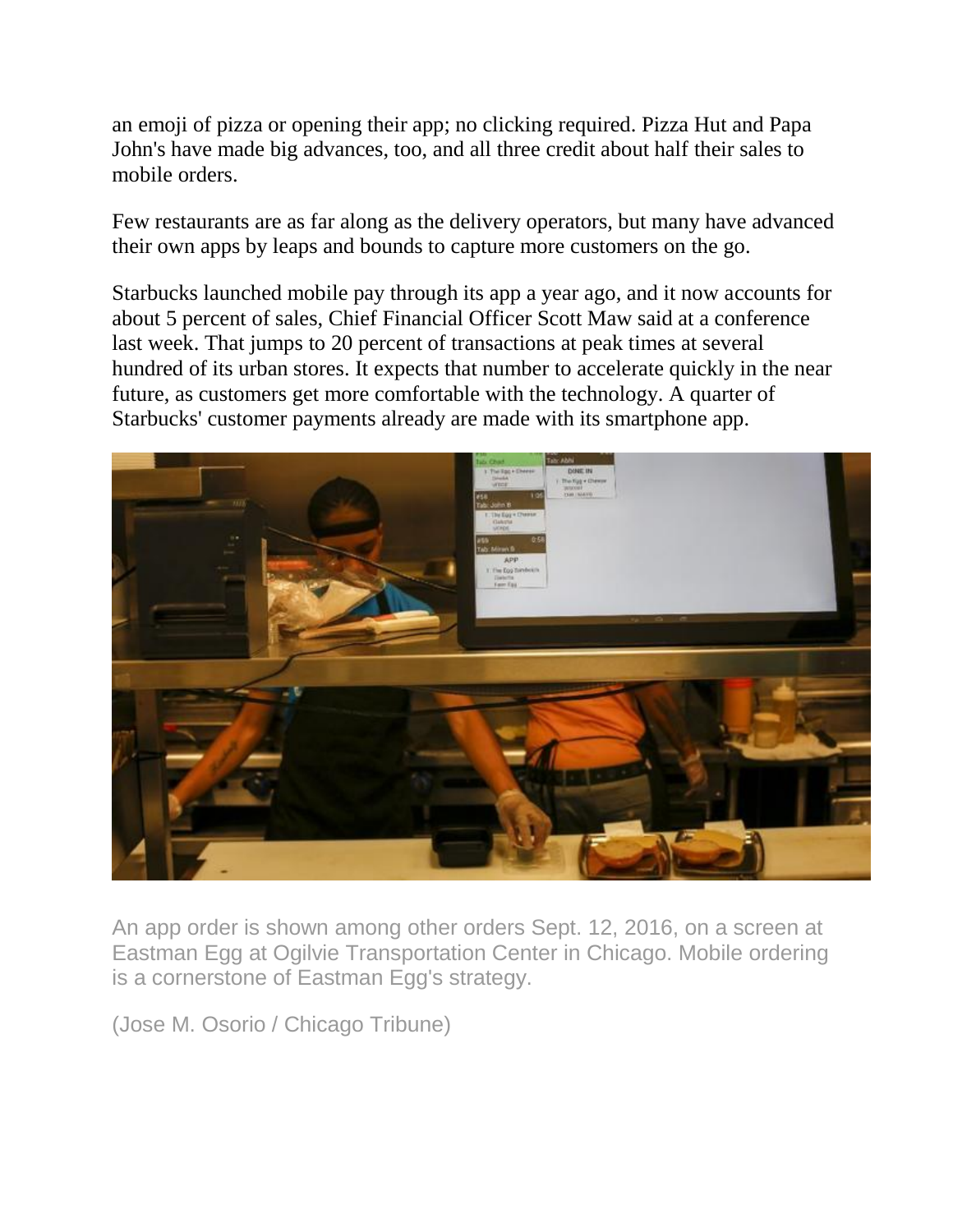Maw also said Starbucks' app eventually will be able to use weather data to market different food and drink items to customers, like a pumpkin spice latte on a chilly October day.

In June, Dunkin' Donuts debuted mobile ordering nationwide and Chick-fil-A launched a new app with mobile ordering capabilities. Taco Bell has had mobile ordering capabilities on its app since 2014, but sister company KFC doesn't offer it. McDonald's, the world's largest burger chain, has been testing its own mobile ordering system since the spring and has said that digital initiatives are a big priority in the near future.

Among fast-food restaurants, the frequency of customer visits increases by 6 percent and average spending per visit rises by about 20 percent when technology is used to place an order, according to a Deloitte survey released this week. Visits tend to increase because technology makes it easier to repeat an order automatically, while repeat orders of custom or upgraded drinks lead to increased sales.

In addition to an expected sales boost, the data collected from mobile ordering apps can shine light on the makeup of customers.

App capabilities are often vastly different from one to another.



[When Wendy's wanted to add blackberries —](http://www.chicagotribune.com/business/ct-fresh-fast-food-0814-biz-20160812-story.html) a fruit it had never used on its menu before — [to a new salad, the process of finding farmers and](http://www.chicagotribune.com/business/ct-fresh-fast-food-0814-biz-20160812-story.html)  [growing enough berries took more than two years. McDonald's faced a](http://www.chicagotribune.com/business/ct-fresh-fast-food-0814-biz-20160812-story.html)  [similar challenge when rolling out a new fruit smoothie. It took the chain](http://www.chicagotribune.com/business/ct-fresh-fast-food-0814-biz-20160812-story.html)  [more than two...](http://www.chicagotribune.com/business/ct-fresh-fast-food-0814-biz-20160812-story.html)

[\(Samantha Bomkamp\)](http://www.chicagotribune.com/business/ct-fresh-fast-food-0814-biz-20160812-story.html)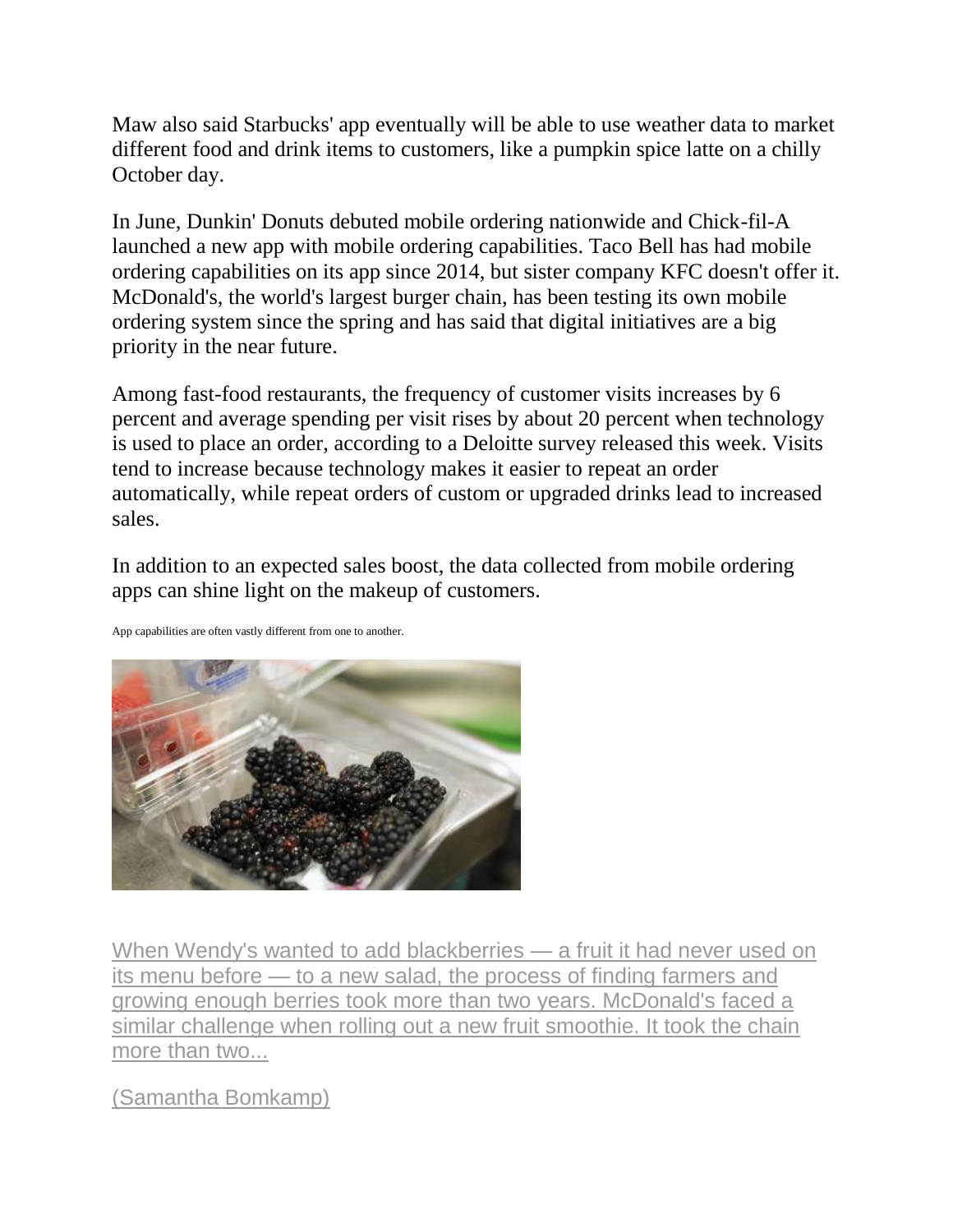"You've got a tremendous variability in terms of sophistication," Deloitte restaurant analyst Andrew Feinberg said. "You've got Starbucks, Panera, Domino's that are doing well, while you've got others that have been trying for a while and still struggling with it," he said. "A lot of restaurants have a very long way to go."

Starbucks' mobile ordering system stores previous orders but it doesn't allow customers to save a favorite store — a potentially frustrating missing link for a commuter who might pass several Starbucks stores on the way to work. Orders also can't be placed in advance for a specific time. On the other end, Dunkin' Donuts' app lets customers order up to a day in advance and select a favorite store.

Among local Chicago restaurants, Eastman Egg's app uses location technology to track how close customers are to a store in order to know when to start preparing their breakfast sandwiches or burger. The app sends a signal to the kitchen when a customer is getting close to the store so the order will be ready seconds after the customer arrives.

"We're trying to change the way people think about mobile," Eastman Egg CEO Swartz said. "What I'm trying to build at Eastman is that you order it and it's available right when you walk in."

But Feinberg notes the technology gets exponentially more complex for big chains.



**[For Portillo's customers with smartphones, the wait for cake shakes](http://www.chicagotribune.com/business/ct-portillos-app-0809-biz-20160808-story.html)  [and Italian beef just got shorter.](http://www.chicagotribune.com/business/ct-portillos-app-0809-biz-20160808-story.html)**